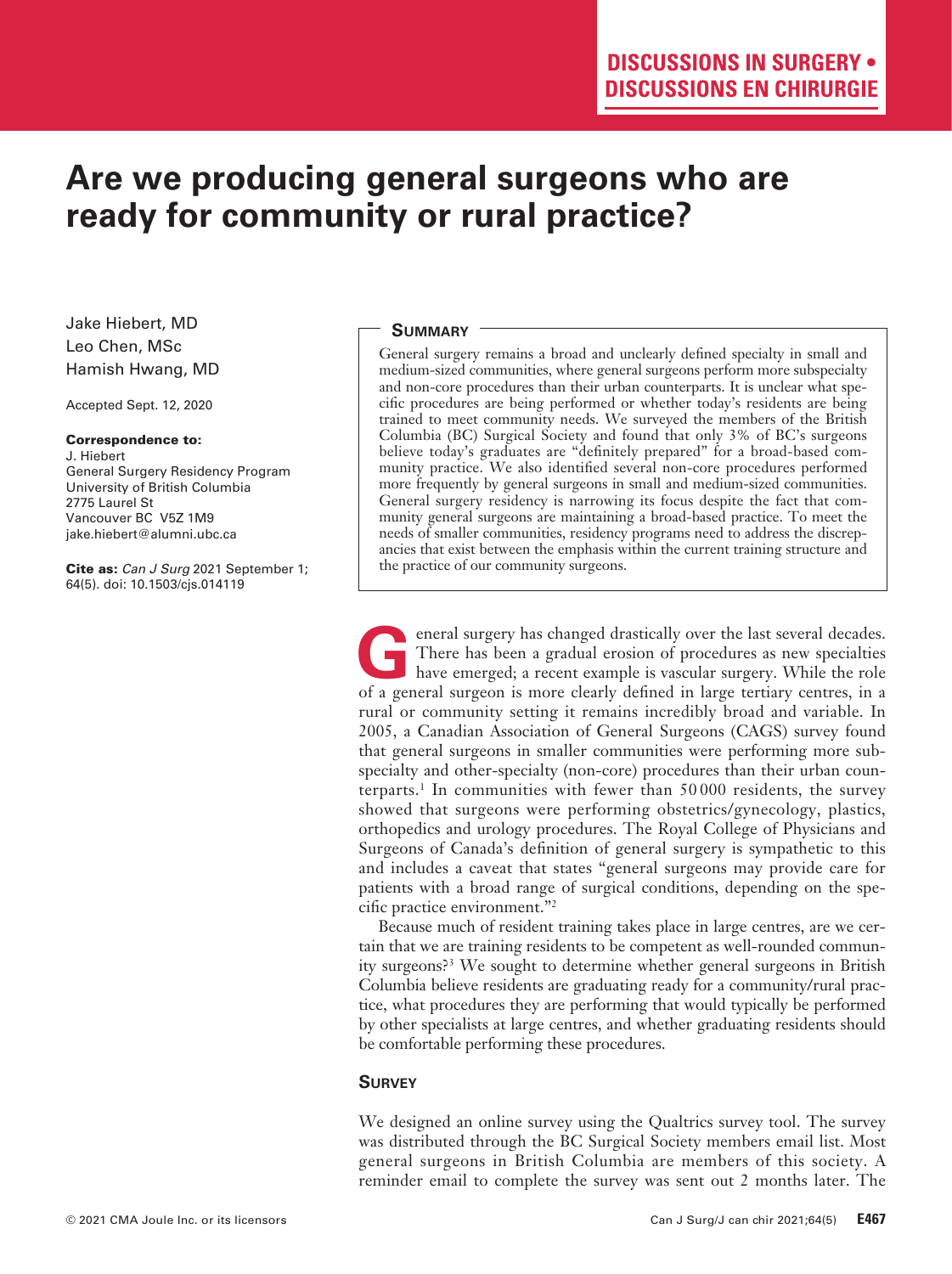## **DISCUSSIONS EN CHIRURGIE**

survey captured demographics, residency graduation year, fellowship training, and population size served. Surgeons were asked if today's general surgery residents are graduating prepared for broad-based community practice. We created a list of "non-core" procedures that we felt general surgeons in rural settings could reasonably perform that traditionally belong to other specialties: plastic and orthopedic surgery (Table 1), urology (Table 2), obstetrics and gynecology (Table 3), vascular surgery (Table 4), otolaryngology (Table 5), neurosurgery (Table 6) and endoscopy (Table 7). For every procedure, respondents indicated whether they have performed that procedure in their practice, the frequency performed on an annual basis, the training required to perform the procedure, and whether graduating residents should be comfortable with the procedure.

**Table 1. Plastic/orthopedic surgery procedures included in survey, by percentage of surgeons performing in small, mid-sized, and large centres**

| Procedure                   | Small (%) | Mid $(% )$ | Large $(\%)$ |
|-----------------------------|-----------|------------|--------------|
| Carpal tunnel release       | 36.4      | 35.3       | 18.2         |
| Trigger finger release      | 18.2      | 18.2       | 14.7         |
| Fasciectomy                 | 9.1       | 11.8       | 6.1          |
| Ulnar transposition         | $\Omega$  | 8.8        | 5.1          |
| Tendon repairs*             | 45.5      | 14.7       | 12.1         |
| Facial soft tissue excision | 63.6      | 52.9       | 21.2         |
| Ganglion excision           | 54.5      | 55.9       | 33.3         |
| Skin grafts*                | 63.6      | 41.2       | 24.2         |
| Skin flaps                  | 54.5      | 55.9       | 54.5         |

\*Survey further clarified between flexor and extensor tendon repairs, and between split and full thickness skin grafts.

**Table 2. Urology procedures included in survey, by percentage of surgeons performing in small, mid-sized, and large centres** 

| Procedure                            | Small (%) | Mid $(% )$ | Large %) |
|--------------------------------------|-----------|------------|----------|
| Vasectomy                            | 36.4      | 29.4       | 15.2     |
| Circumcision                         | 36.4      | 29.4       | 15.2     |
| Orchiectomy                          | 54.5      | 35.3       | 30.3     |
| Hydrocelectomy                       | 63.6      | 55.9       | 27.3     |
| Orchiopexy for<br>testicular torsion | 45.5      | 177        | 16.6     |
| Cystoscopy                           | 9.1       | 29         | 25       |

**Table 3. Obstetrics and gynecology procedures included in survey, by percentage of surgeons performing in small, mid-sized, and large centres**

| Procedure              | Small (%) | Mid $(% )$ | Large $(\%)$ |
|------------------------|-----------|------------|--------------|
| Cesarean section       | 45.5      | 14.7       | 9.1          |
| Tubal ligation         | 36.4      | 8.8        | 9.1          |
| Oophorectomy           | 54.4      | 50.0       | 57.6         |
| Hysterectomy           | 36.4      | 14.7       | 27.3         |
| Dilation and curettage | 18.2      | 2.9        | 3.0          |
| Salpingectomy          | 45.5      | 26.5       | 30.3         |
| Ovarian cystectomy     | 54.5      | 14.7       | 21.2         |

**Table 4. Vascular surgery procedures included in survey, by percentage of surgeons performing in small, mid-sized, and large centres**

| Procedure       | Small (%) | Mid $(% )$ | Large $(\%)$ |
|-----------------|-----------|------------|--------------|
| Vein stripping  | 54.5      | 14 7       | 21 2         |
| Vascular access | 100       | 76.5       | 692          |
| Amputation      | 63.6      | 32 4       | 21 2         |

**Table 5. Otolaryngology procedures included in survey, by percentage of surgeons performing in small, mid-sized, and large centres**

| Procedure                                     | Small (%) | Mid $(% )$ | Large $(\%)$ |
|-----------------------------------------------|-----------|------------|--------------|
| Thyroidectomy                                 | 54.5      | 70.6       | 51.5         |
| Parathyroidectomy                             | 9.1       | 32.4       | 39.4         |
| Parotidectomy                                 | 36.4      | 35.3       | 27.3         |
| Submandibular gland<br>excision               | 45.5      | 20.6       | 30.3         |
| Tonsillectomy                                 | 9.1       | 5.9        | 3.0          |
| Branchial cleft/thyroglossal<br>duct excision | 36.4      | 35.3       | 21.2         |
| Tracheostomy                                  | 72 7      | 73.5       | 72 7         |

**Table 6. Neurosurgery procedures included in survey, and percentage of surgeons performing in small, mid-sized, and large centres**

| Procedure | Small (%)  | Mid $(% )$ | Large $(\%)$ |
|-----------|------------|------------|--------------|
| Burr hole | 1 ວາ<br>-- | 17 R       |              |

**Table 7. Advanced endoscopic procedures included in survey, by percentage of surgeons performing in small, mid-sized, and large centres**

| Procedure                                                                                                                                                                         | Small (%)<br>Mid $(% )$ |            | Large $(\%)$ |  |  |
|-----------------------------------------------------------------------------------------------------------------------------------------------------------------------------------|-------------------------|------------|--------------|--|--|
| <b>ERCP</b>                                                                                                                                                                       | 18.2                    | 8.8<br>3.0 |              |  |  |
| Stenting                                                                                                                                                                          | 27.3                    | 171        | 17.9         |  |  |
| Variceal banding                                                                                                                                                                  | 81.8                    | 64.7       | 21.2         |  |  |
| Esophageal dilations                                                                                                                                                              | 100                     | 82.4       | 69.2         |  |  |
| <b>EMR</b>                                                                                                                                                                        | 54.5                    | 50.0       | 36.4         |  |  |
| Piecemeal polyp                                                                                                                                                                   | 90.9                    | 85.3       | 72 7         |  |  |
| PEG tube placement                                                                                                                                                                | 100                     | 94.1       | 91.0         |  |  |
| <b>EUS</b>                                                                                                                                                                        | ∩                       | Ω          | 2.6          |  |  |
| $EMR = endoscopic mucosal resection; ERCP = endoscopic retrograde cholanqiopancrea-$<br>tography; EUS = endoscopic ultrasonography; PEG = percutaneous endoscopic<br>gastrostomy. |                         |            |              |  |  |

Responses were categorized according to the population size served by the respondent: small (< 50 000), midsized (50 000-200 000) and large (> 200 000). The small and mid-sized communities were compared with the large communities for each procedure using logistic regression analysis.

Of 170 members of the BC Surgical Society, 98 responded (57.6%). We excluded 20 surveys (5 surgeons no longer practising, 1 did not consent, and 14 surveys were incomplete), leaving 78 (45.9%) surveys for analysis: 11 (14.1%) from small, 34 (43.6%) from mid-sized, and 33 (42.3%) from large communities. The survey took an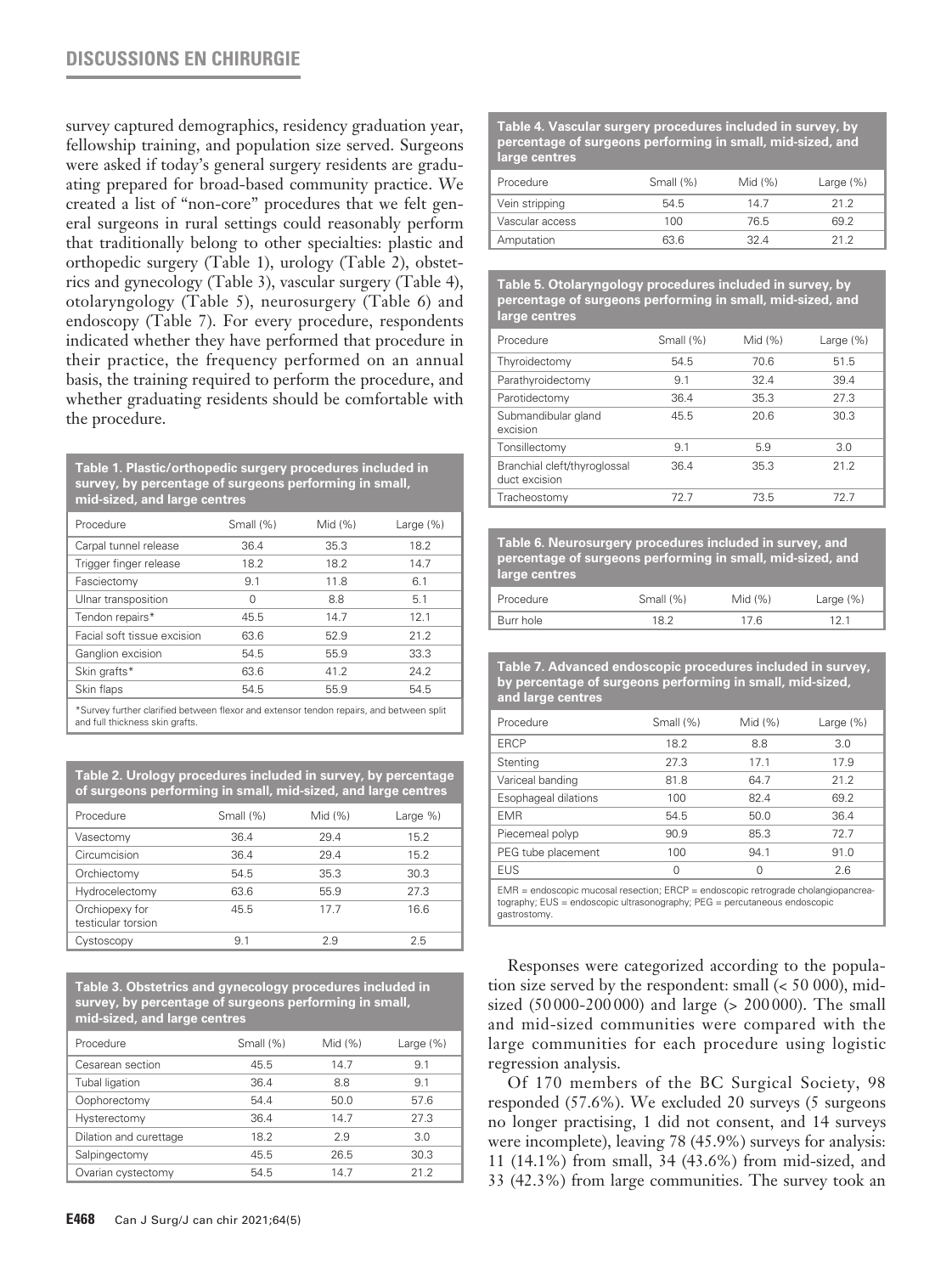average of 12.9 minutes to complete. The mean year of residency graduation was 2003 (range 1978–2015). Fellowship training had been completed by 54.5% of surgeons in small, 35.3% in mid-sized, and 60.6% in large centres, with significantly fewer fellowships in mid-sized centres ( $p = 0.04$ ). When asked if today's general surgery residents are graduating ready for a broad-based community practice, 3% of surgeons responded definitely yes, 48% probably, 42% probably not, and 7% definitely not, with no significant difference between answers from surgeons serving different population sizes.

Procedures performed significantly more often in small than in large communities were tendon repair (OR 6.04,  $p = 0.026$ , facial soft tissue surgery  $(6.50, p = 0.014)$ , skin grafting (5.47,  $p = 0.023$ ), circumcision (OR 8.86,  $p =$ 0.023), hydrocelectomy (OR 4.67, *p* = 0.037), tubal ligation (OR 5.71,  $p = 0.046$ ), Cesarean section (OR 8.33,  $p =$ 0.013), ovarian cystectomy (OR 4.46, *p* = 0.043), varicose vein surgery (OR 4.46,  $p = 0.043$ ), amputation (OR 6.50,

| Table 8. Procedure specifics: should residents be competent? |                    |                |                              |                        |                             |  |
|--------------------------------------------------------------|--------------------|----------------|------------------------------|------------------------|-----------------------------|--|
| Procedure                                                    | Population<br>size | % performed    | OR(p value)                  | Annual<br>average      | Definitely/<br>probably yes |  |
| Tendon repair                                                | < 50k              | 45.5%          | 6.04(0.026)                  | 2.40 Ext<br>3.50 Flex  | 40%                         |  |
|                                                              | 50-200K            | 14.7%          | 1.25(0.757)                  | 4.67 Ext<br>2.00 Flex  | 20%                         |  |
| Face soft tissue                                             | $<$ 50 $k$         | 63.6%          | 6.50(0.014)                  | 26.14                  | 85.7%                       |  |
|                                                              | 50-200K            | 52.9%          | 4.18 (0.009)                 | 8.88                   | 89.9%                       |  |
| Skin graft                                                   | < 50k              | 63.6%          | 5.47 (0.023)                 | 5.86 STSG<br>4.25 FTSG | 100%                        |  |
|                                                              | 50-200K            | 41.2%          | 2.19(0.144)                  | 4.40 STSG<br>2.33 FTSG | 92.9%                       |  |
| Circumcision                                                 | < 50k              | 36.4%          | 8.86 (0.023)                 | 4.50                   | 75%                         |  |
|                                                              | 50-200K            | 11.8%          | 2.07 (0.421)                 | 6.67                   | 100%                        |  |
| Hydrocelecomy                                                | $<$ 50 $k$         | 63.6%          | 4.67 (0.037)                 | 3.33                   | 85.7%                       |  |
|                                                              | 50-200K            | 55.9%          | 3.38(0.02)                   | 4.63                   | 89.5%                       |  |
| Cesarian section                                             | $<$ 50 $k$         | 45.5%          | 8.33 (0.013)                 | 9.50                   | 60%                         |  |
|                                                              | 50-200K            | 14.7%          | 1.72 (0.482)                 | 5                      | 80%                         |  |
| Tubal ligation                                               | < 50k              | 36.6%          | 5.71 (0.046)                 | $\overline{2}$         | 75%                         |  |
|                                                              | 50-200K            | 8.8%           | 0.97(0.969)                  | $\Omega$               | 66.7%                       |  |
| Ovarian                                                      | < 50k              | 54.6%          | 4.46 (0.043)                 | 2.67                   | 83.3%                       |  |
| cystectomy                                                   | 50-200K            | 14.7%          | 0.224(0.043)                 | $\overline{2}$         | 100%                        |  |
| Varicose vein                                                | < 50k              | 54.6%          | 4.46 (0.043)                 | 10.25                  | 83.3%                       |  |
|                                                              | 50-200K            | 35.3%          | 2.03(0.205)                  | 16.5                   | 91.7%                       |  |
| Vascular access                                              | < 50k              | 100%           | <b>NA</b>                    | 17.3                   | 100%                        |  |
|                                                              | 50-200K            | 76.5%          | 3.05 (0.036)                 | 14.6                   | 100%                        |  |
| Amputation                                                   | < 50k              | 63.6%          | 6.50(0.014)                  | 3,83                   | 100%                        |  |
|                                                              | 50-200K            | 32.4%          | 1.78 (0.306)                 | 6.17                   | 63.6%                       |  |
| <b>Banding varices</b>                                       | < 50k<br>50-200K   | 81.8%<br>64.7% | 16.71 (0.002)<br>6.81(0.001) | 9.33<br>9.59           | 77.8%<br>91.9%              |  |
| Eo dilations                                                 | < 50k              | 100%           | <b>NA</b>                    | 11.3                   | 100%                        |  |
|                                                              | 50-200K            | 82.4%          | 5.60 (0.002)                 | 16.4                   | 96.4%                       |  |
| Peg tube                                                     | < 50k              | 100%           | <b>NA</b>                    | 7.10                   | 100%                        |  |
|                                                              | 50-200K            | 94.1%          | 3.56 (0.139)                 | 9.94                   | 100%                        |  |

Ext = extensor tendon; Flex = flexor tendon; FTSG = full thickness skin graft; OR = odds ratio; STSG = split thickness skin graft. Details for each procedure identified as being performed significantly more in small or medium-sized communities compared with large, and the opinion of surgeons as to whether or not today's graduating residents should be competent in the procedure.

 $p = 0.014$ ) and banding of esophageal varices (OR 16.71,  $p = 0.002$ ). For vascular access surgery, esophageal dilations and percutaneous endoscopic gastrostomy tube placement, ORs and *p* values could not be calculated because 100% of surgeons in small communities perform these procedures.

Procedures performed significantly more often in mid-sized than in large communities were facial soft tissue surgery (OR 4.18,  $p = 0.009$ ), hydrocelectomy (OR 3.38, *p* = 0.02), ovarian cystectomy (OR 0.224, *p* = 0.043), vascular access surgery (OR 3.05, *p* = 0.036), endoscopic banding of esophageal varices (OR 6.81, *p* = 0.001), and esophageal dilations (OR 5.60,  $p = 0.002$ ). Table 8 shows the significant procedures, the percentage of surgeons performing them, the annual average of procedures performed per surgeon, and the surgeons' opinion on whether today's graduates should be competent in that procedure.

Table 9 shows how surgeons trained to perform these

procedures. At least half of surgeons identified residency as the source of their procedural competence for tendon repair, skin grafting, circumcision, hydrocelectomy, tubal ligation, ovarian cystectomy, varicose vein surgery, vascular access, amputation, esophageal dilations and percutaneous endoscopic gastrostomy (PEG) tube insertion.

Procedures most commonly performed in small and medium communities were PEG tube insertion (100% and 94.1%, respectively), esophageal dilations (100% and 82.4%, respectively), banding of esophageal varices (81.8% and 64.7%, respectively) and vascular access surgery (100% and 76.5%, respectively).

For procedures listed as significant, methods for attaining competence were averaged to get a global sense of how surgeons received training. On average 6.1% had fellowships that contributed, 1.9% had a formal course or certificate, 20.2% had been mentored by a local colleague, 8.5% had been mentored by a distant colleague, 9.7% reported selfstudy, 4.38% reported "other" means for achieving competence, and 48.8% reported residency as adequate training (Figure 1).

Procedures that 75% or more of BC's surgeons felt graduating residents should probably or definitely be competent in were carpal tunnel repair (86.4%); ganglion excision (80.6%);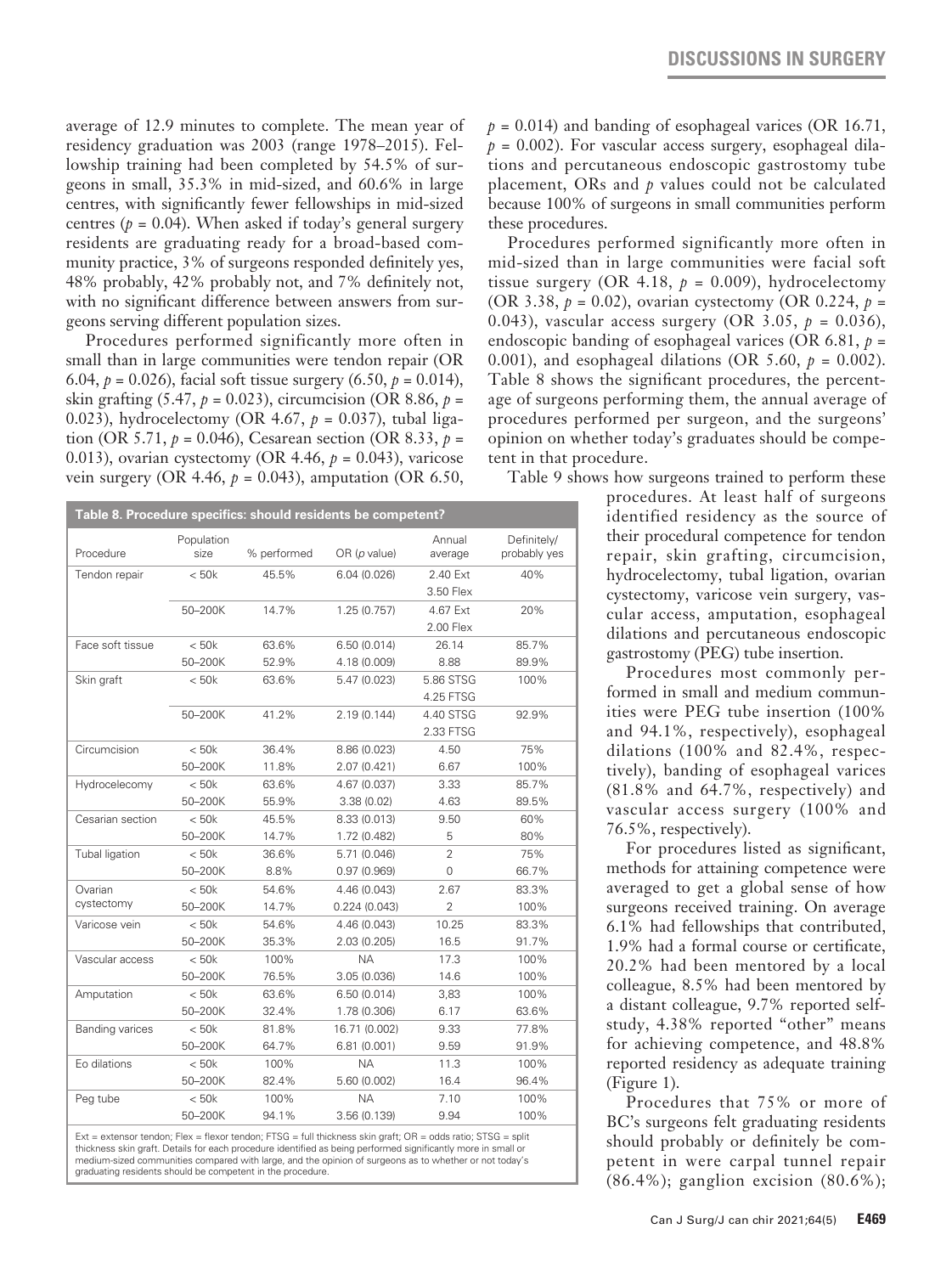flap surgery, including V-Y advancement, rhomboid, and rotational procedures (76.2%); orchiectomy (82.1%); testicular torsion surgery (100%); oophorectomy (83.7%); salpingectomy (83.3%); thyroid surgery (91.3%); tracheostomy (98.3%); burr hole/craniotomy (92.4%); endoscopic mucosal resections (91.2%); endoscopic piecemeal resections (96.8%); and PEG tube insertion (98.6%).

## **Discussion**

Nearly one-third of Canada's population exists within small communities of less than 30 000 people, and how best to provide surgical care for these patients remains a frequent topic of debate.<sup>4,5</sup> While there is an argument for centralizing procedures that are both uncommon and complex (e.g., pancreaticoduodenectomy), general surgeons must serve smaller communities with broad skill sets.6 General surgeons with broad skill sets will remain a crucial component of health care delivery, therefore general surgery training ought to provide an avenue for residents to prepare for a rural practice. Many rural Canadian surgeons have reported feeling inadequately prepared for practice.<sup>1</sup>

We identified non-core procedures that are being performed more frequently in small and mid-sized compared with larger centres. Performing rotations in small and mid-sized communities provides invaluable experience for general surgery trainees; however, the annual volume for many of these procedures was found to be low. Higher-volume training experience in the identified procedures may be afforded with buy-in from our large-centre colleagues in other specialties to provide focused rotations for general surgery residents. Based on our results, areas of focus should include advanced endoscopy skills, plastic surgery, vascular surgery, obstetrics and gynecology, and urology.

While residency training was the most frequently reported means of attaining competence in the identified procedures (48.8%), residency training is evolving. According to Canadian Resident Matching Service (CaRMS) general surgery program descriptions, if a program offers rotations in other specialties, such as plastic surgery, urology and otolaryngology, these rotations occur in postgraduate years 1 or 2.7 It is unlikely that residents at this level of training will acquire the procedural competence required to consider this model adequate for preparing residents for community practice.

| Procedure              | Population size | Fellowship   | Course       | Local mentor | Mentor other | Self study   | Other        | Residency   |
|------------------------|-----------------|--------------|--------------|--------------|--------------|--------------|--------------|-------------|
| Tendon repair          | $<$ 50 $k$      | $\Omega$     | $\Omega$     | 33%          | $\Omega$     | 16.7%        | $\Omega$     | 50%         |
|                        | 50-200K         | 40%          | $\Omega$     | 20%          | 0            | $\Omega$     | 20%          | 20%         |
| Face soft tissue       | $<$ 50 $k$      | $\Omega$     | $\Omega$     | 18.2%        | 18.2%        | 36.4%        | $\mathbf 0$  | 27.3%       |
|                        | 50-200K         | 8.7%         | 4.4%         | 21.74%       | 13.0%        | 4.4%         | 13.0%        | 34.8%       |
| Skin graft             | < 50k           | $\Omega$     | $\mathbf{0}$ | 10%          | 10%          | 20%          | 10%          | 50%         |
|                        | 50-200K         | 9.5%         | 4.8%         | 28.6%        | 14.3%        | 4.8%         | 9.5%         | 28.6%       |
| Circumcision           | $<$ 50 $k$      | $\Omega$     | $\Omega$     | 25%          | 0            | 0            | $\Omega$     | 75%         |
|                        | 50-200K         | $\Omega$     | $\Omega$     | 20%          | 20%          | $\Omega$     | $\Omega$     | 60%         |
| Hydrocelec-            | $<$ 50 $k$      | $\mathbf 0$  | $\mathbf 0$  | $\mathbf 0$  | 14.3%        | 14.3%        | $\mathbf{0}$ | 71.4%       |
| tomy                   | 50-200K         | 4.6%         | 4.6%         | 13.6%        | 4.6%         | 13.6%        | 4.6%         | 54.6%       |
| Cesarean               | < 50k           | $\Omega$     | $\mathbf{O}$ | 60%          | 20%          | $\mathbf{O}$ | 0            | 20%         |
| section                | 50-200K         | 12.5%        | 12.5%        | 50%          | 12.5%        | 0            | 0            | 12.5%       |
| Tubal ligation         | $<$ 50 $k$      | $\Omega$     | $\Omega$     | 25%          | 25%          | $\Omega$     | $\Omega$     | 50%         |
|                        | 50-200K         | 33%          | $\Omega$     | 67%          | 0            | $\Omega$     | $\Omega$     | $\mathbf 0$ |
| Ovarian                | $<$ 50 $k$      | $\Omega$     | $\Omega$     | 25%          | 25%          | $\Omega$     | $\Omega$     | 50%         |
| cystectomy             | 50-200K         | $\Omega$     | $\mathbf{O}$ | 20%          | 0            | $\mathbf{O}$ | $\mathbf{O}$ | 80%         |
| Varicose vein          | < 50k           | 16.7%        | $\mathbf 0$  | $\mathbf{0}$ | 0            | 16.7%        | $\mathbf{O}$ | 66.7%       |
|                        | 50-200K         | 12.5%        | 6.3%         | 18.8%        | 6.3%         | 12.5%        | $\Omega$     | 43.8%       |
| Vascular access        | $<$ 50 $k$      | $\Omega$     | $\Omega$     | 8.3%         | 8.3%         | 8.3%         | $\Omega$     | 75%         |
|                        | 50-200K         | 7.4%         | 0            | 22.2%        | 7.4%         | $\mathbf{O}$ | 3.7%         | 59.3%       |
| Amputation             | $<$ 50 $k$      | $\mathbf{O}$ | $\Omega$     | 11.1%        | 11.1%        | $\Omega$     | $\mathbf{0}$ | 77.8%       |
|                        | 50-200K         | 13.3%        | 6.7%         | 13.3%        | 13.3%        | 6.7%         | 13.3%        | 33.3%       |
| <b>Banding varices</b> | < 50k           | $\mathbf{O}$ | $\mathbf{O}$ | 27.3%        | 9.1%         | 36.4%        | $\Omega$     | 27.3%       |
|                        | 50-200K         | 3.7%         | 3.7%         | 33.3%        | 3.7%         | 18.5%        | 3.7%         | 33.3%       |
| Eo dilations           | < 50k           | 7.1%         | 7.1%         | $\Omega$     | 7.1%         | 28.4%        | $\Omega$     | 50%         |
|                        | 50-200K         | 3.1%         | $\mathbf{O}$ | 15.6%        | 6.3%         | 18.8%        | 3.1%         | 53.1%       |
| Peg tube               | < 50k           | $\mathbf{O}$ | $\mathbf 0$  | $\mathbf 0$  | 7.7%         | 23.1%        | $\Omega$     | 69.2%       |
|                        | 50-200K         | 5.4%         | 2.7%         | 10.8%        | 2.7%         | 5.4%         | 2.7%         | 70.3%       |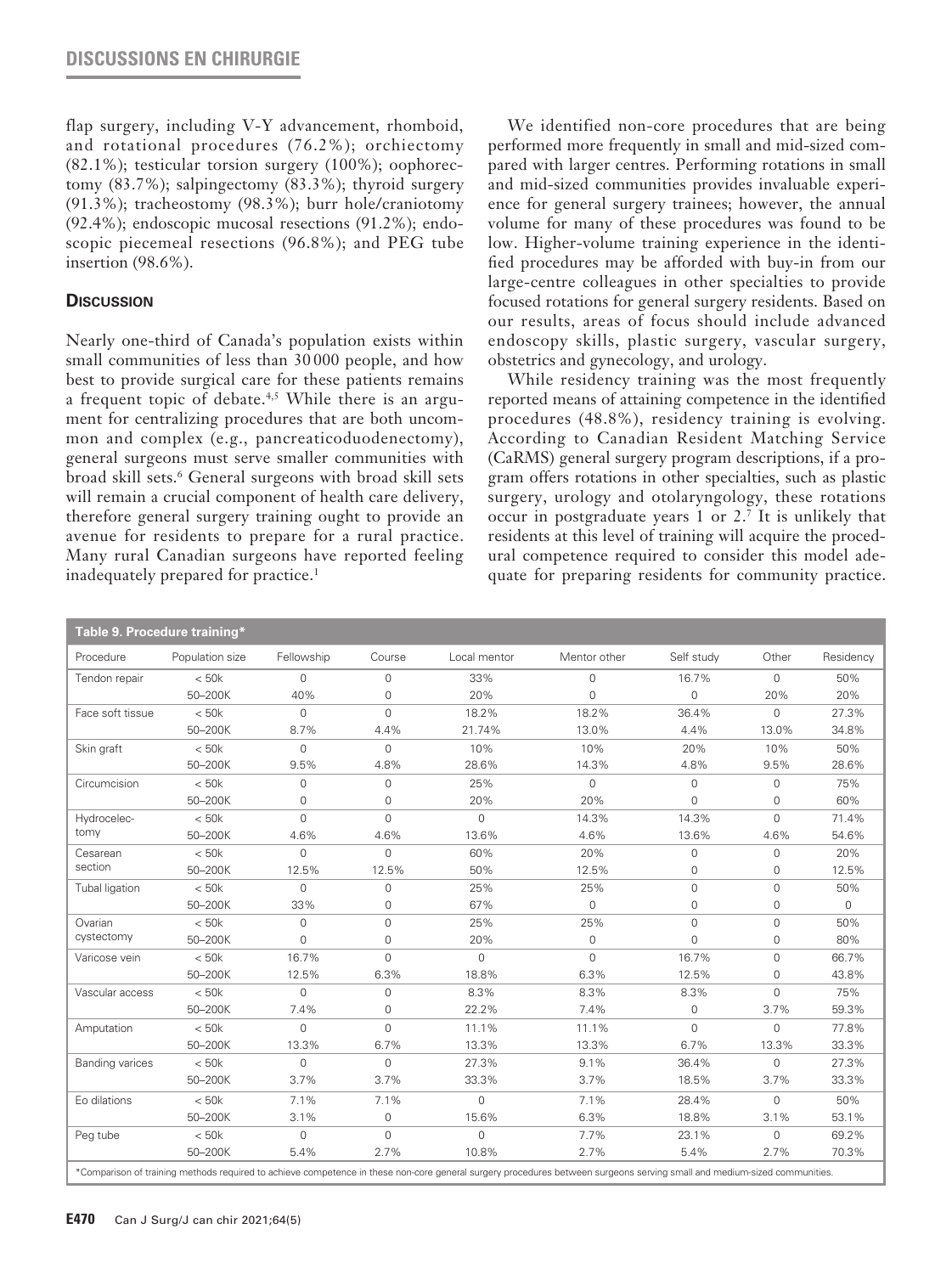

**Fig. 1.** Training for non-core procedures. Averaged responses for how surgeons achieved competence in the non–general surgery procedures identified as being performed significantly more frequently in small- and mid-size communities.

The UBC general surgery curriculum parallels largecentre general surgery practice and no longer includes rotations in plastic surgery, obstetrics and gynecology, urology, otolaryngology, neurosurgery, or vascular surgery. While residency was the source of competency for many respondents, it seems likely that future trainees will not be as prepared for a small or mid-sized community practice as their predecessors were.<sup>8</sup> In fact, very few surgeons were confident that today's graduating residents are definitely prepared for a community practice (3%), and half of the responding surgeons replied that they are probably or definitely not prepared (49%).

While it is unreasonable to ask our general surgery residency programs to produce graduates fluent in multiple specialties, we feel the majority of the procedures identified here would be within the grasp of today's general surgery trainees. Going forward, we see several options that may better prepare general surgeons for a rural or community practice: establishing networks of peer mentors, training courses for rural/ community surgeons, webcast rounds for surgeons in populations of similar sizes, a rural/community stream within the Competence by Design (CBD) residency framework, proactive succession planning, and/or a 1–2 year rural surgery fellowship. Targeted courses

and webcast rounds would provide an avenue for rural practitioners to stay in tune with current evidence. After residency, peer mentorship was the next most common avenue for achieving procedural competence. In BC, an online network for general surgeons was established as part of the UBC strategic investment fund (UBC Reticulum) to promote and foster this type of mentorship. It allows surgeons in BC to identify and communicate and collaborate with surgeons willing to mentor specific procedures.

The CBD residency framework claims increased flexibility to focus on skills development, and we feel this could be tailored to better prepare those residents who will be pursuing a broad-spectrum community practice.9 When CBD was piloted in the University of Toronto's orthopedic surgery program, many residents successfully graduated a year early.<sup>10</sup> If similar results are experienced in general surgery, there may be more flexibility to expand skill sets without extending training beyond the standard 5 years; residents could use the extra time to seek out rotations in other specialties to gain procedural competence. In an ideal scenario, rural or community hospitals would have a formalized succession planning process to identify upcoming needs and start the recruiting process while an